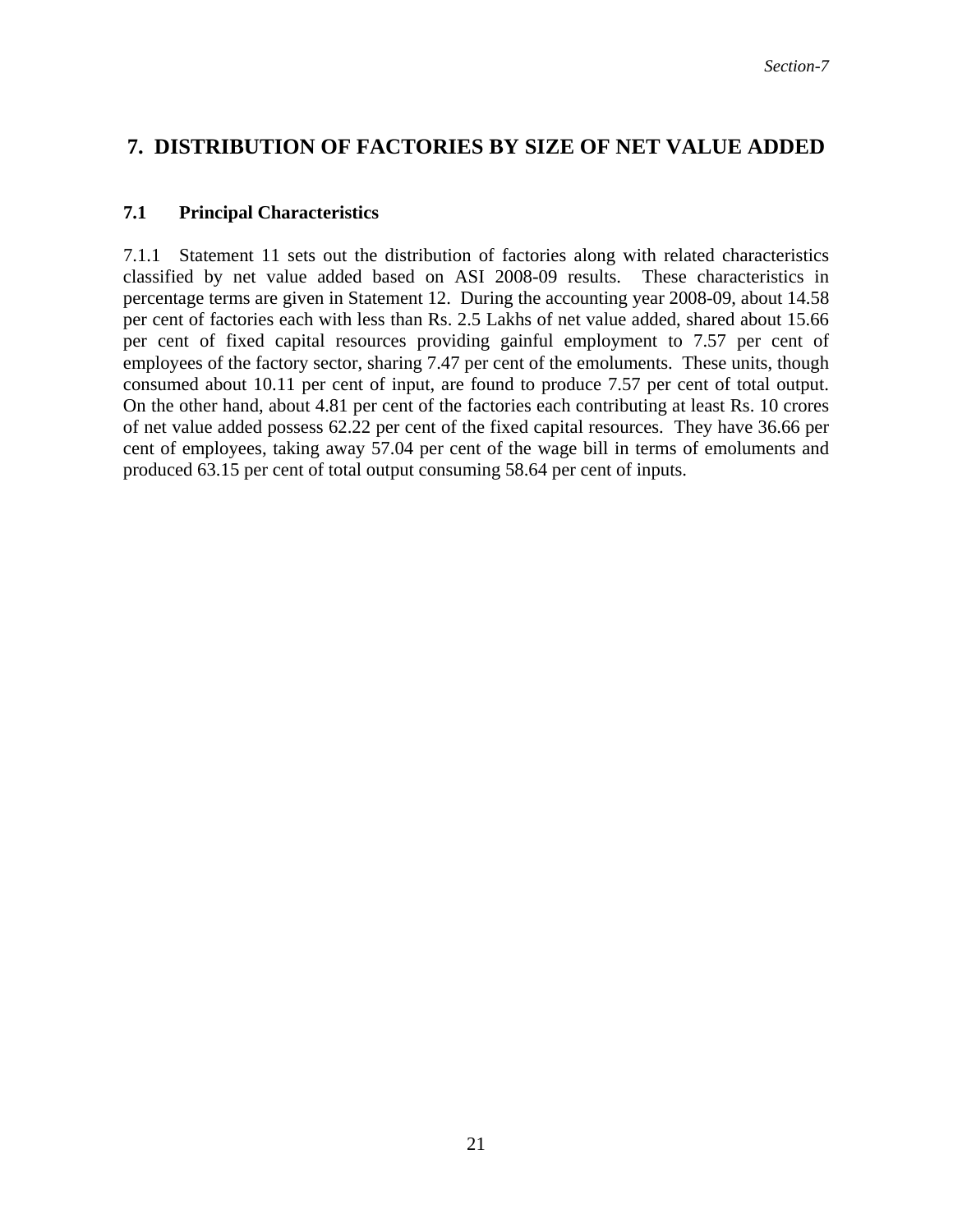**NVA Range (Rs. Lakhs)** Factories Fixed Capital Invested Capital **Workers** Total Persons **Engaged Wages to Workers** Upto 2.5 22641 16540136 22044104 636077 858020 425376 2.5 --- 5 10335 146790 261704 78101 105737 20517 5 ---- 10 18226 386605 723235 200051 261615 60695 10 ---- 20 24999 867918 1547325 444617 556857 141268 20 ---- 50 28276 1957806 3395066 775935 964956 293140 50 ----100 15498 2416076 4139664 647580 814425 302638 100----200 12230 3539891 5754747 784945 983654 398754 200----500 10576 7116452 11238568 1146191 1445267 641542 500----1000 5074 6928486 10606486 940437 1183893 551430 1000---5000 5480 15982881 24961192 1665878 2227061 1213639 5000& above 1985 49713572 68845681 1456932 1926000 1928186 **TOTAL 155321 105596614 153517773 8776745 11327485 5977184 NVA Range (Rs. Lakhs) Total Emoluments Total Input Total Output Depreciation Rent Paid Interest Paid** Upto 2.5 966421 26900204 24788340 1228046 97276 1169307 2.5 --- 5 30838 481758 534312 13764 2326 11156 5 ---- 10 94084 1294543 1466674 37581 6254 33733 10 ---- 20 223902 3240121 3693906 91142 12720 96969 20 ---- 50 498972 8631545 9732990 203774 32747 232559 50 ----100 552227 10984270 12302895 237288 37106 317895 100----200 763512 14654017 16695233 350272 50814 421731 200----500 1284363 24209068 27969505 625110 91066 713495 500----1000 1147142 19688246 23416164 567985 73339 639976 1000---5000 2645435 43582899 54250768 1343426 194329 1289478 5000& above 4737226 112481966 152428998 3656204 377802 1941750 **TOTAL 12944123 266148638 327279786 8354590 975778 6868048 Statement 11 : Distribution of factories and certain selected characteristics by net value added based on ASI 2008-09**  ( Value Figures in Rs. Lakhs & Others in Numbers )